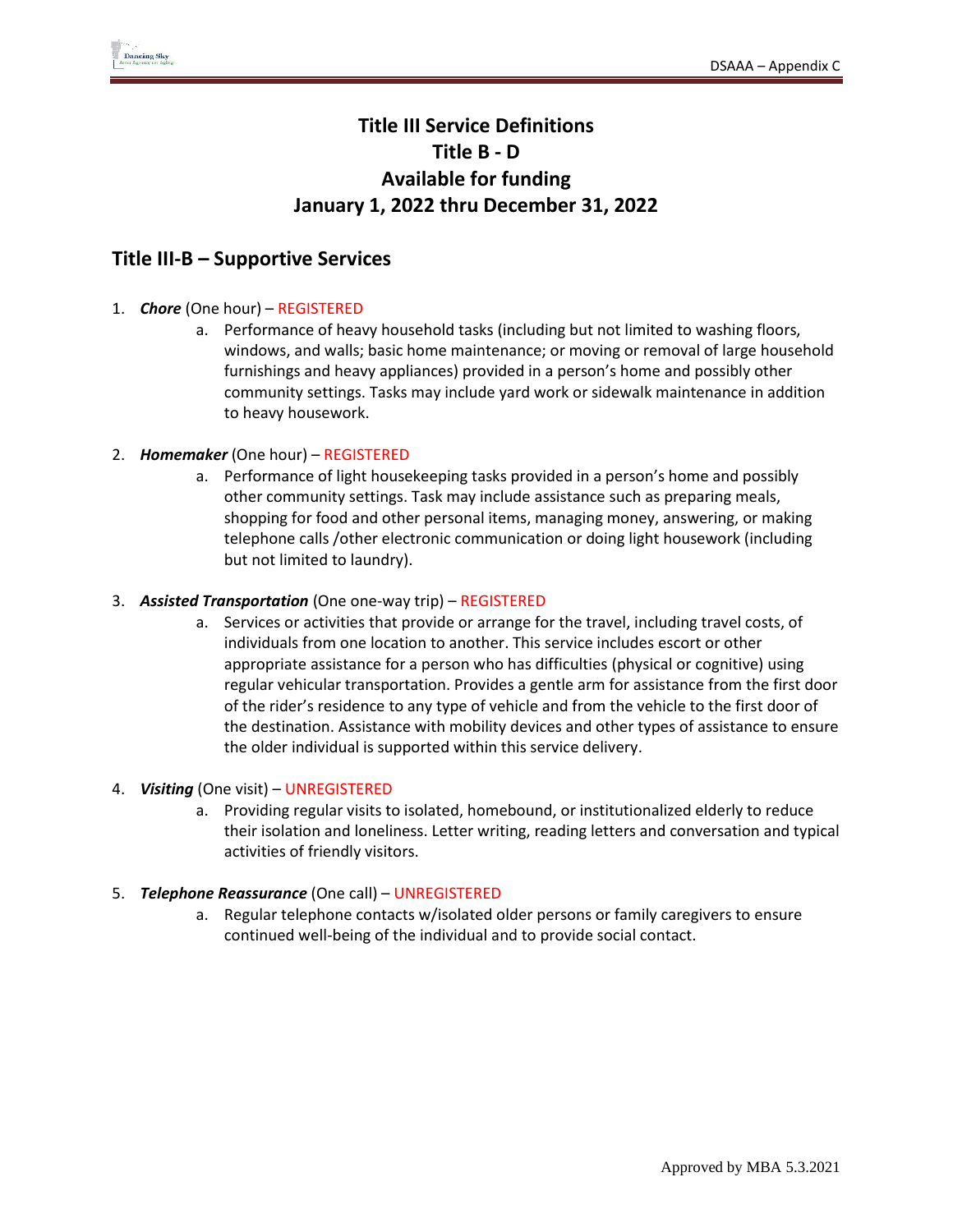# **Title III-D - Evidence Based Program Opportunities**

## 1. **Chronic Disease Self-Management Program (CDSMP) - "Living Well with Chronic Conditions"**

**Chronic Pain Self-Management (CPSMP) – "Living Well with Chronic Pain" Diabetes Self-Management Program (DSMP) – "Living Well with Diabetes"**

*(\*this course is designed for participants who have Type 2 diabetes)*

- **Program Goals:** Increase self-management through building skills in goal setting, problem solving, communication, working effectively with family & healthcare professionals regarding condition and treatment management.
- **Leader Training:** 4 days of training required (once a 4-day training in CDSMP is completed and you are an active current leader, there is a 2-day cross training available for CPSMP or a 1-day cross training for DSMP). Regionally located based on need and interest level. Contact Land of the Dancing Sky Area Agency on Aging for training opportunities and questions and more clarification on leader training requirements.
- **Description:** Trained leaders provide an interactive skill-building program to improve the abilities of participants to manage chronic illness (such as arthritis, diabetes, depression, pain, etc.).
- **Class Size:** 8-15
- **Length/Timeframe:** 2.5 hr. session / Once per week for 6 weeks
- **Target Population:** Adults 60+ with chronic conditions who are able to participate in goal setting and problem-solving activities. (While the target population is 60+, there is no age limit for this class and needs to be offered to ALL age appropriate participants.) Caregivers or someone living with someone with a chronic condition may also take the workshop.
- **License Fee:** Program can be implemented under the MN statewide license for all the AAAs in which LDSAAA is part of. Leaders must be trained by certified Master Trainers.
- **Materials:** Easel, easel pad & markers Living a Healthy Life with Chronic Conditions book & Relaxation CD (not required) Leader Manual provided at training
- **Facilitators:** Professional and/or peer leaders, 2 per workshop. Ideally one of the leaders will have a chronic condition. Leaders must be trained to facilitate the program by certified Master Trainers.
- **Facilities:** Tables in U-shape or circle, chairs, ADA accessible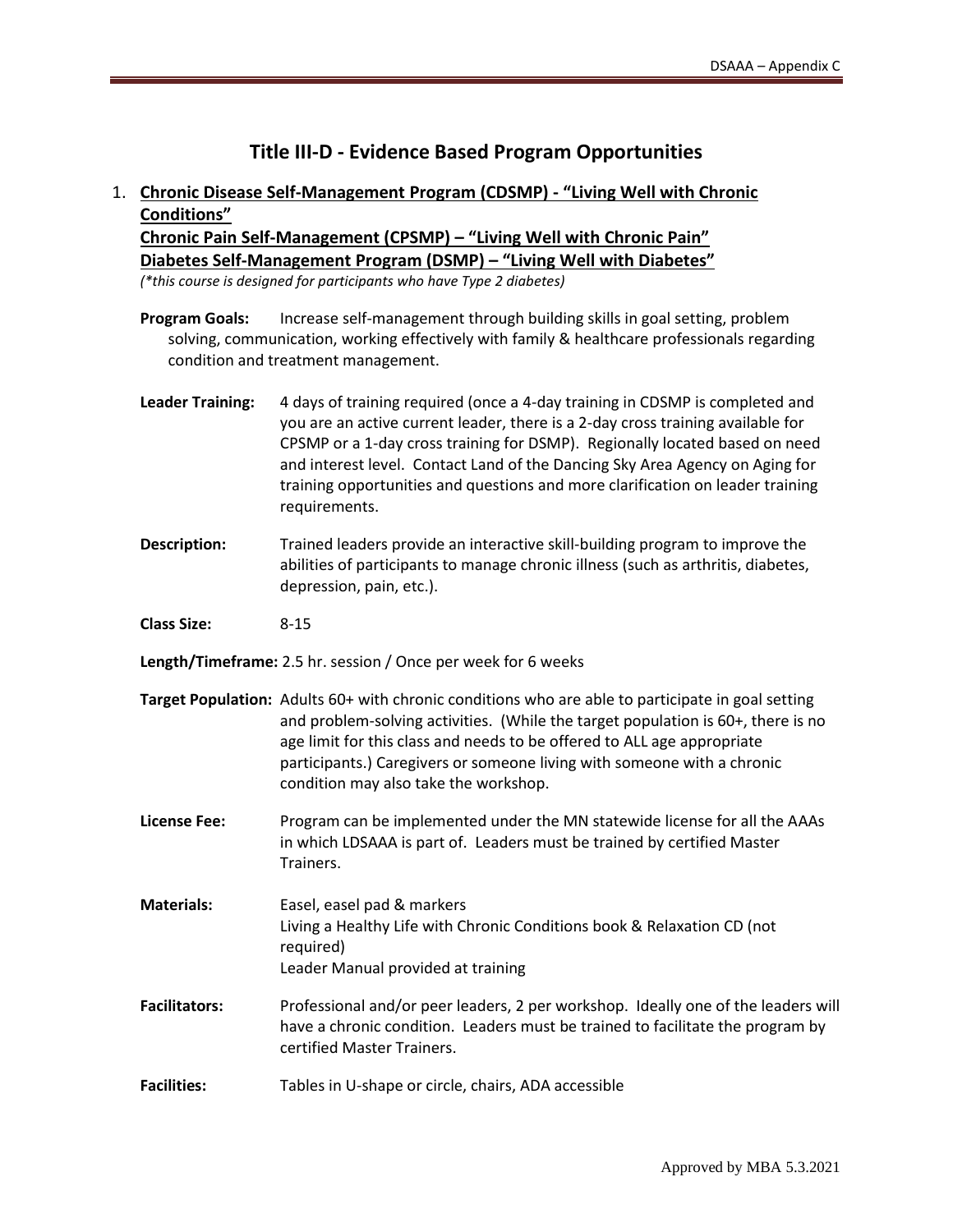**Data Collection:** Juniper entries including evaluations, attendance and survey forms will be available and required by LDSAAA.

**Program Support:** LDSAAA will provide program and technical assistance support.

#### 2. **Matter of Balance (MOB)**

| <b>Program Goals:</b>   | Reduce fear of falling while increasing self-management skills in preventing falls<br>including goal setting, problem solving and increasing balance, flexibility and<br>lower body strength. |
|-------------------------|-----------------------------------------------------------------------------------------------------------------------------------------------------------------------------------------------|
| <b>Leader Training:</b> | 8 hours of training required. Regionally located based on need and interest<br>level. Contact Land of the Dancing Sky Area Agency on Aging for training<br>opportunities and questions.       |

**Description:** Trained leaders provide an interactive skill-building program to improve the abilities of seniors to prevent falls.

**Class Size:** 8-15

**Length/Timeframe:** 2 hr. session / Once per week for 8 weeks or twice a week for 4 weeks

**Target Population:** Adults 60+ with a history of falls or at risk of falls who are able to participate in goal setting and problem-solving activities.

- **License Fee:** License is required, but programs can be implemented under the license held by LDSAAA. Leaders must be trained by certified Master Trainers.
- **Materials**: Contact LDSAAA to check on availability of a Trainer's Kit
- **Facilitators:** Professional and/or peer leaders, 2 per workshop. Leaders must be trained to facilitate the program by certified Master Trainers.

**Facilities:** Tables in U-shape or circle, chairs, ADA accessible.

**Data Collection:** Juniper entries including evaluations, attendance and survey forms will be available and required by LDSAAA.

**Program Support:** LDSAAA will provide program and technical assistance support.

#### 3. **Tai Ji Quan – Moving for Better Balance**

**Program Goals:** Moving for Better Balance is an evidence-based community fall prevention program for older adults meant to improve postural stability, control of body positioning, gait initiation, movement symmetry and coordination, and to build lower-extremity strength.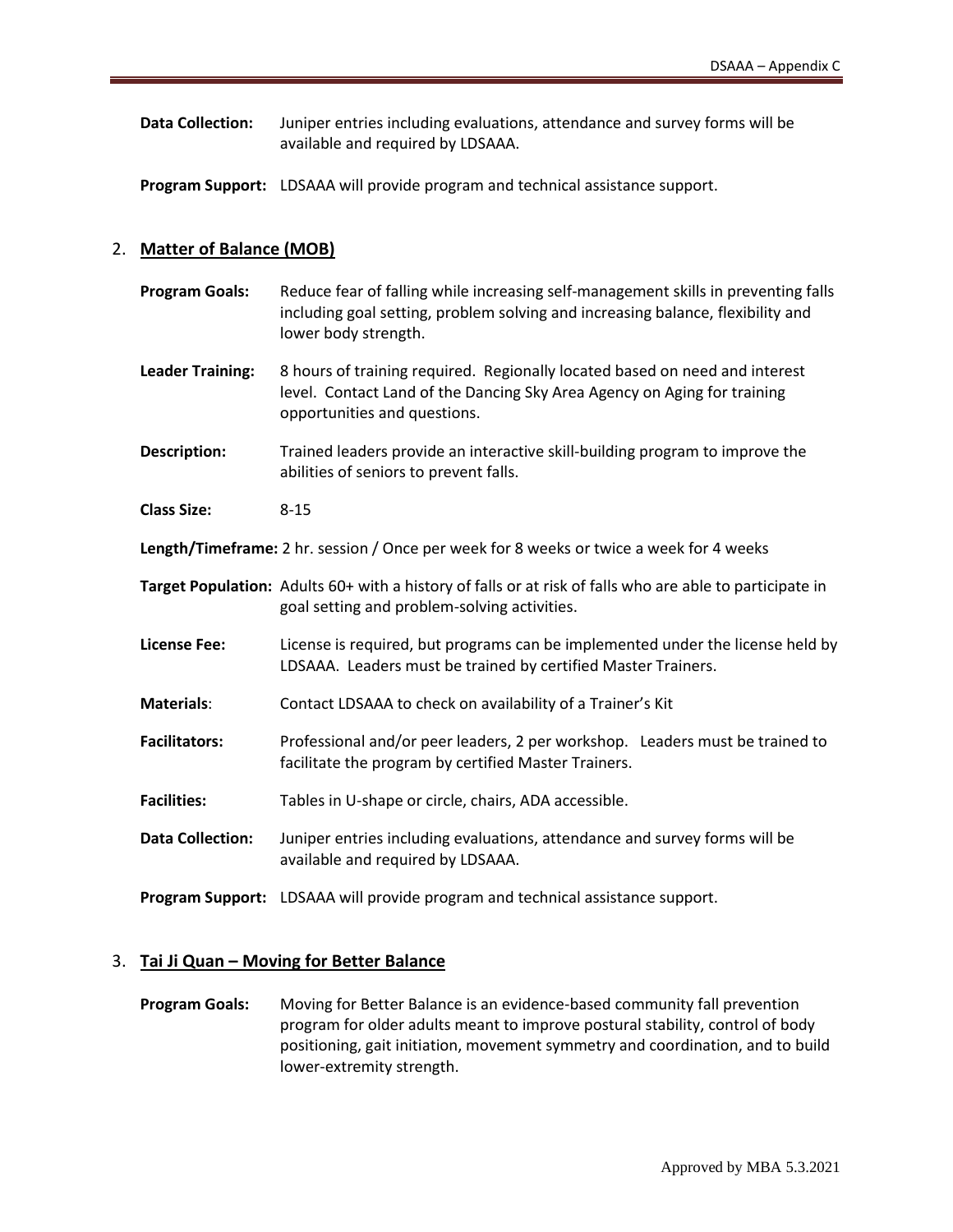| <b>Leader Training:</b>                                                                   | 16 hours of training required. Regionally located based on need and interest<br>level. Contact Land of the Dancing Sky Area Agency on Aging for training<br>opportunities and questions.                                                                                                        |
|-------------------------------------------------------------------------------------------|-------------------------------------------------------------------------------------------------------------------------------------------------------------------------------------------------------------------------------------------------------------------------------------------------|
| <b>Description:</b>                                                                       | Trained leaders provide classes involving a set of simple, continuous, rhythmic<br>and functional Tai Ji Quan-based actions, representing a significant<br>enhancement of traditional Tai Ji Quan by transforming the movements into<br>therapeutic training for balance and daily functioning. |
| <b>Class Size:</b>                                                                        | $8 - 10$                                                                                                                                                                                                                                                                                        |
| Length/Timeframe: Duration: 60 min. per session / 2-3 times per week / 4 months or longer |                                                                                                                                                                                                                                                                                                 |
|                                                                                           | Target Population: The program is intended for community dwelling older adults, age 60 and older,<br>who can walk<br>easily with or without assistive devices (cane, walker, etc.)                                                                                                              |
| <b>License Fee:</b>                                                                       | License is required, but programs can be implemented under the license held by<br>LDSAAA. Leaders must be trained by certified Master Trainers.                                                                                                                                                 |
| <b>Materials:</b>                                                                         | 2 Tai Ji Quan DVDs                                                                                                                                                                                                                                                                              |
| <b>Facilitators:</b>                                                                      | Professional and/or volunteer leaders, $1 - 2$ per workshop. Leaders must be<br>trained to facilitate the program by Dr. Li of Oregon Research Institute. Leaders<br>must be trained to facilitate the program by certified Master Trainers.                                                    |
| <b>Facilities:</b>                                                                        | Open space room with chairs available as needed, ADA accessible.                                                                                                                                                                                                                                |
| <b>Data Collection:</b>                                                                   | Juniper entries including evaluations, attendance and survey forms will be<br>available and required by LDSAAA.                                                                                                                                                                                 |
|                                                                                           | Program Support: LDSAAA will provide program and technical assistance support.                                                                                                                                                                                                                  |

### 4. **Home Meds**

**Program Goals:** The Home Meds (also known as the Medication Management Improvement System) addresses medication problems among frail older adults. Agency staff members work with a consulting pharmacist to verify the accuracy and appropriateness of the client's current medication list, identify problems that warrant re-evaluation by the physician, and follow through with the client and physician to resolve identified problems.

**Target Population:** Adults 60+

**Data Collection:** Attendance and survey forms will be available and required by LDSAAA.

**Program Support:** LDSAAA will provide program and technical assistance support. Call for more info.